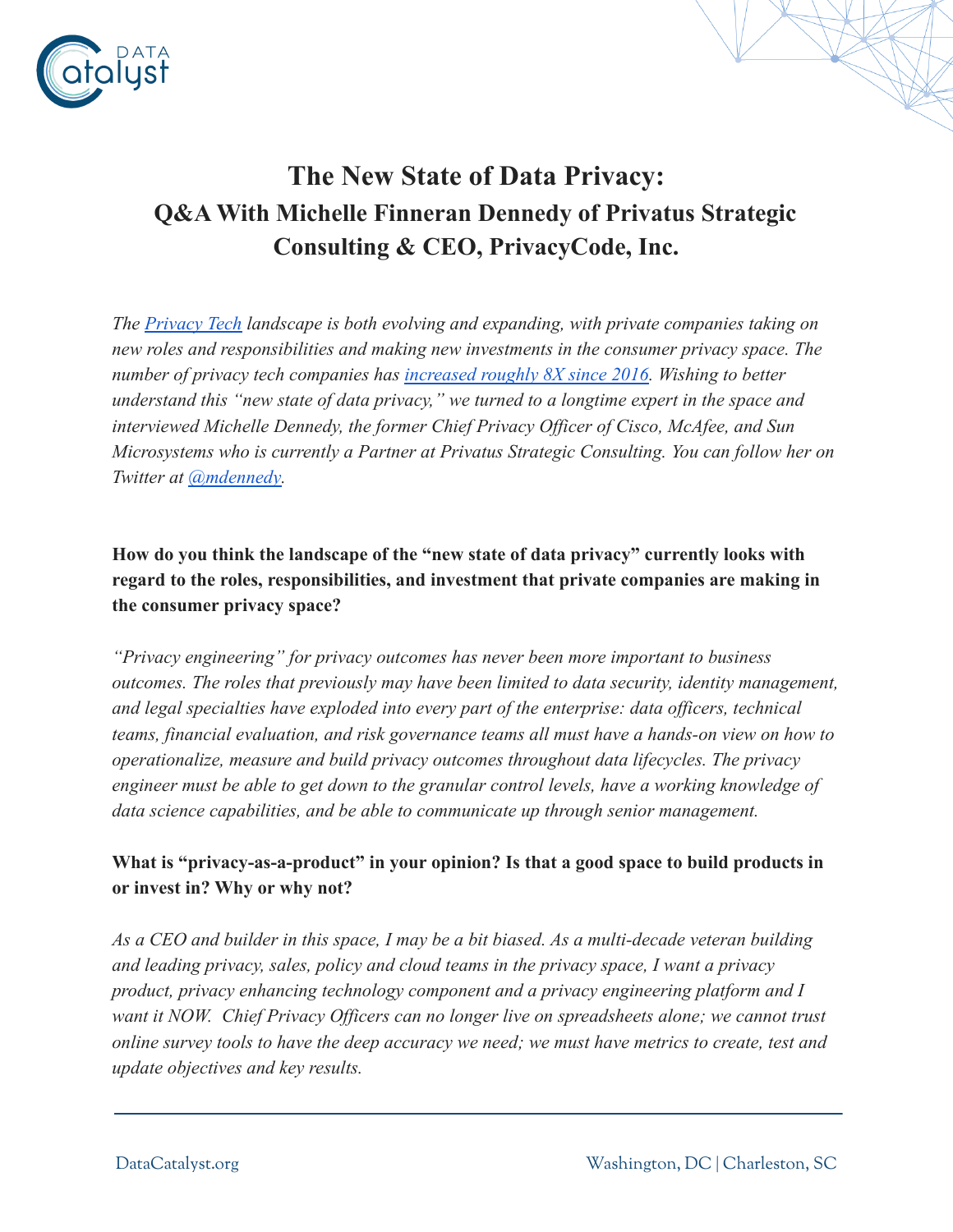

*So, yes we need privacy-as-a-product. We need privacy outcomes – even those that include sensitive personal data – that are governed, processed and managed according to moral, ethical, legal and sustainable requirements. So-called "virtual" or Web3 environments are becoming a key part of sustainable economic stability; Health and education services must traverse an in person and online lifeline to drive better outcomes for individual people while creating economic opportunity and innovation. Even traditional brick-and-mortar goods and services businesses are dependent on data to increase value creation. Every business that has customers or employees requires privacy orchestration and the tools to make every data-related or recorded activity safe and valuable.*

**There's a technology startup based in Charleston, SC in the privacy and education space, [Data Protocol,](https://dataprotocol.com/) that is training software developers in better data privacy practices. What do you think about what they're doing?**

*I am thrilled that there are dedicated companies like Data Protocol that are enabling privacy engineers to add to their skill sets and giving other technical professionals a way into the world of privacy engineering. Education in this discipline opens the door to an explosion of meaningful and growing career paths.*

## **What's the next stage of privacy-as-a-product? Where is this space going, and what are the roles of big and small companies vs. the government or nonprofit bodies?**

*There is an entire tech stack growing and evolving to meet the complex challenges that arise in the data governance and privacy space. The range will continue to span the post-production compliance checklist and workflow packages, inventory tracing and availability, privacy-enhancing tech such as masking, anonymization, segmentation, encryption, etc., and platforms like [PrivacyCode](https://privacycode.ai/) that shift all the way left to the earliest stages of design and change management. There will be specialties that govern a deeply personal one-to-one interaction such as a communication between legal counsel and client; there will be hundreds of new ad-tech pods and vaults and fuzzing that allow companies to get in front of buyers without intrusive and unethical surveillance methods.*

*In short, the innovation in Privacy Tech will be as varied and specialized and valuable as our human interactions are. Privacy is, after all, functionally defined as the authorized processing from cradle to grave according to moral, ethical and sustainable principles. Start your imaginations & build!*